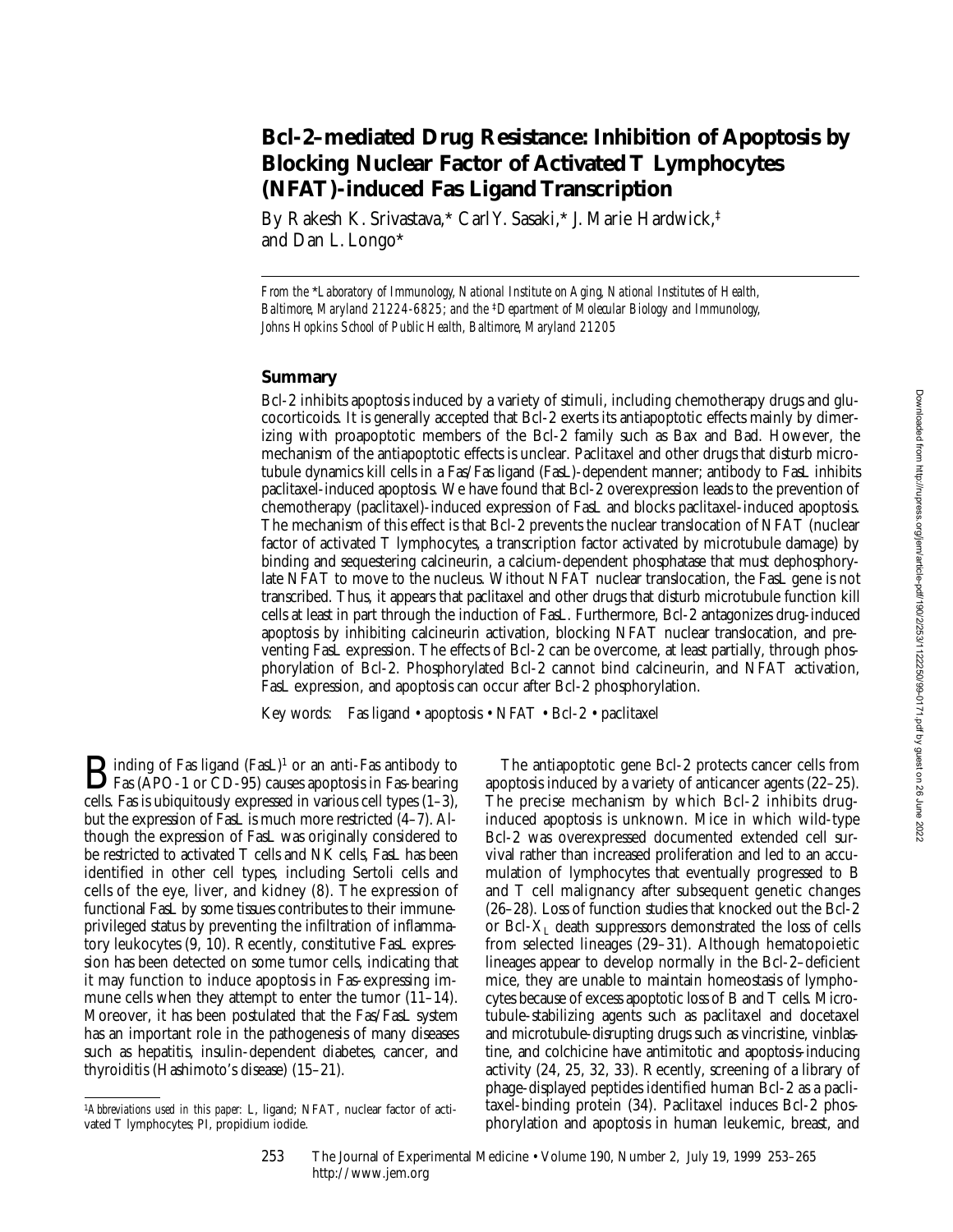prostate cancer cells (24, 25, 35), suggesting that phosphorylation of Bcl-2 may inhibit Bcl-2 function. The regulation of Bcl-2 function by phosphorylation has been demonstrated at the level of formation of Bcl-2–Bax heterodimers. However, it is also possible that Bcl-2 exerts its biological effects in additional protein interactions distinct from those with proapoptotic family members.

A growing body of evidence suggests that the nuclear factor of activated T lymphocytes (NFAT) is expressed in a variety of tissues in addition to lymphocytes (36). To date, NFAT expression or function has been described in several types of nonlymphoid cells, including mast cells (37), endothelial cells (38), vascular smooth muscle cells (39), and neuronal cells (40). The messenger RNAs of distinct NFAT isoforms are expressed in a tissue-specific manner (41). Linette et al. (41a) have documented a regulatory interaction between Bcl-2 expression and NFAT activation. Thus, it is possible that NFAT regulates the transcription of genes involved in apoptosis and that antiapoptotic Bcl-2 family members act in part by interfering with NFAT-induced gene transcription.

One candidate proapoptotic gene that is regulated by NFAT is FasL. Transcription of the FasL gene is regulated at least in part by an interaction of NFAT proteins with the FasL promoter (42–44). Transcription mediated by NFAT is regulated tightly in response to second messengers such as calcium. Increased intracellular  $Ca^{2+}$  stimulates calcineurindependent dephosphorylation of cytoplasmic NFAT, leading to its nuclear translocation (45). T cell activation was found to induce NFAT binding to the FasL enhancer (45). Thus, it is possible that Bcl-2 mediates its antiapoptotic effects not only by forming heterodimers with proapoptotic Bcl-2 family members but also through antagonism of NFAT activation.

In this study, we examine the intracellular mechanisms by which Bcl-2 inhibits apoptosis induced by microtubuledamaging drugs (paclitaxel, vincristine, and vinblastine) in Jurkat T lymphocytes and breast carcinoma cells. We demonstrate that expression of FasL plays a significant role in apoptosis induced by microtubule-damaging drugs. Upon exposure to such drugs, FasL is rapidly expressed. Antibody to FasL inhibits paclitaxel-induced apoptosis. In cells overexpressing Bcl-2, FasL expression is blocked upon exposure to low doses of paclitaxel. The mechanism by which Bcl-2 inhibits FasL expression is indirect; Bcl-2 binds to calcineurin and inhibits its dephosphorylation and release of NFAT. Thus, NFAT is unable to translocate to the nucleus and FasL transcription does not occur. These results suggest a mechanism by which Bcl-2 acts to block drug- or activationinduced apoptosis. Very high doses of paclitaxel can overcome the inhibitory effects of Bcl-2 on NFAT nuclear translocation. High doses of paclitaxel lead to Bcl-2 phosphorylation and dissociation from calcineurin, which allows NFAT activation and FasL expression.

#### **Materials and Methods**

*Reagents.* Paclitaxel, vincristine, vinblastine, ascomycin, and 6-diamidino-2-phenylindole (DAPI) were purchased from Sigma

Chemical Co. Secondary antibody (donkey anti–goat IgG) conjugated with Alexa-488 and 1,2-bis(*o*-aminophenoxy)ethane-*N*,*N*,*N*9,*N*9-tetraacetic acid tetra(acetoxymethyl)ester (BAPTA-AM) were purchased from Molecular Probes, Inc. and Calbiochem Corp., respectively. Antibodies against Bcl-2,  $\beta$ -actin, Fas, and FasL were purchased from Transduction Labs. FasL-neutralizing antibody was purchased from PharMingen. Fas-blocking antibody was purchased from Alexis. Antibody against NFAT was purchased from Santa Cruz Biotechnology. Enhanced chemiluminescent Western blot detection reagents were purchased from Amersham Life Sciences, Inc. The chemiluminescent reporter gene assay system for the combined detection of luciferase and b-galactosidase was purchased from Tropix, Inc.

*Cells and Culture Conditions.* Jurkat T cells and breast carcinoma MDA-MB-231 and MCF-7 cells were obtained from American Type Culture Collection. Cells were cultured in RPMI 1640 tissue culture medium (BioWhittaker, Inc.) supplemented with 2 mM l-glutamine, 10% fetal bovine serum, and 1% penicillin–streptomycin mixture at  $37^{\circ}$ C with 5% CO<sub>2</sub>.

*Transfection of Bcl-2 Genes.* Jurkat cells and MDA-MB-231 cells were transfected with wild-type Bcl-2 as described elsewhere (25). The pSFFVneo-Bcl-2, pSFFVneo-Bcl- $X_L$ , and pSFFV Neo plasmids were provided by Dr. Stanley Korsmeyer (Dana-Farber Cancer Institute, Boston, MA). Jurkat cells (JT/mut CD95) harboring a Fas mutant lacking the cytoplasmic domain were provided by Dr. Gary A. Koretzky (University of Iowa, Iowa City, IA) and described elsewhere (46). MDA-MB-231 cells were also transfected with either pSFFVneo- $\Delta$ BH4 Bcl-2 or pSFFVneo- $\Delta$ loop Bcl-2 plasmid using lipofectine (GIBCO BRL). Transduced cells were selected in RPMI 1640 containing 10% fetal bovine serum and 1 mg/ml G418 (Geneticin; GIBCO BRL) for 1 mo. Clones expressing the highest levels of Bcl-2 were used (data not shown).

For transient transfection, lipofectine reagent was used to transfect the plasmid as per manufacturer's instructions (GIBCO BRL). After transfection, the cells were incubated with complete medium for one additional day. These cells were then used for experiments.

*Subcellular Fractionation.* Nuclear and cytosolic fractions were prepared by resuspending cells in 0.8 ml ice cold buffer A (250 mM sucrose, 20 mM Hepes, 10 mM KCl, 1.5 mM  $MgCl<sub>2</sub>$ , 1 mM EDTA, 1 mM EGTA, 1 mM dithiothreitol, 17  $\mu$ g/ml phenylmethylsulfonyl fluoride, 8  $\mu$ g/ml aprotinin, and 2  $\mu$ g/ml leupeptin, pH 7.4). Cells were passed through an ice cold cylindrical cell homogenizer. Cell suspensions were pelleted at 750 *g* for 20 min. Cytoplasmic extract was separated from the pellet. This pellet was resuspended in buffer A, homogenized, and spun at 10,000 *g* for 25 min. The clear supernatant was considered nuclear extract.

*Lysate Preparation.* For Western blot analysis, cells were lysed in a buffer containing 10 mM Tris/HCl, pH 7.6; 150 mM NaCl; 0.5 mM EDTA; 1 mM EGTA; 1% SDS; 1 mM sodium orthovanadate; and a mixture of protease inhibitors (1 mM phenylmethylsulfonyl fluoride, 1  $\mu$ g/ml pepstatin A, and 2  $\mu$ g/ml aprotinin). The lysates were then sonicated for 10 s and centrifuged for 20 min at 1,200 *g*. The supernatants were used to perform SDS-PAGE or stored at  $-70^{\circ}$ C.

*Apoptosis.* For detection of apoptotic cells, the cells were first washed twice with ice cold PBS and then fixed with 1% paraformaldehyde for 30 min. The fixed cells were washed again with PBS and stained with 1  $\mu$ g/ml DAPI solution for 30 min. The apoptotic cells were examined under a fluorescence microscope. Fluorescent nuclei were screened for normal morphology (unaltered chromatin), and apoptotic nuclei comprising those with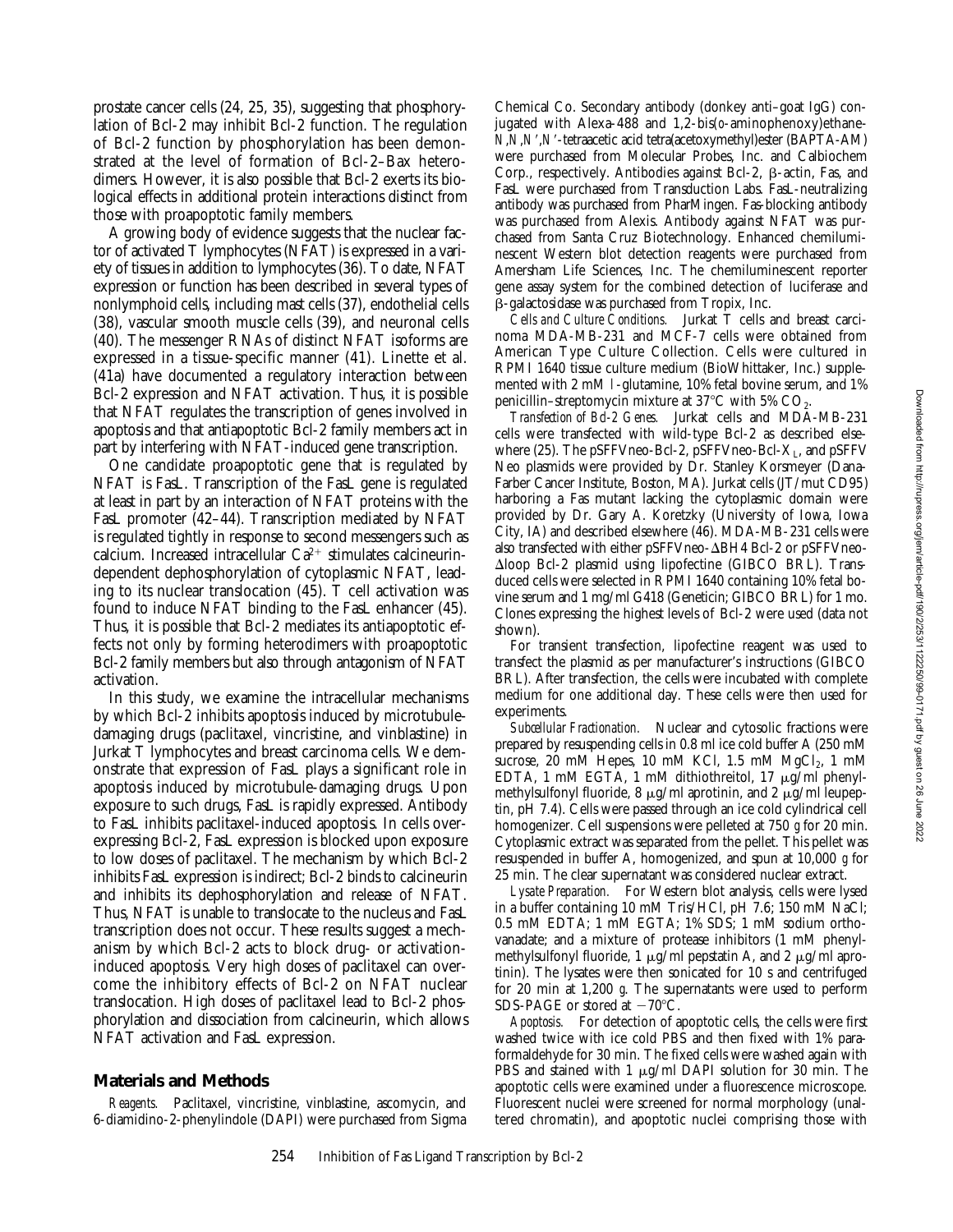fragmented (scattered) and condensed chromatin were counted. Data are expressed as the percentage of apoptotic cells in total counted cells.

*Confocal Microscopy.* For the determination of NFAT translocation by confocal microscope imaging (Axiovert 100; Carl Zeiss, Inc.), cells from each group were seeded onto glass slides and treated with paclitaxel for 48 h. At the end of the incubation period, cells were fixed with 1% paraformaldehyde and 0.01% Triton X-100. Cells were incubated with propidium iodide (PI; 2  $\mu$ g/ml) containing RNAse for 1 h and subsequently with anti-NFAT antibody (goat anti–human IgG; 2  $\mu$ g/ml) for 1 h. After incubation, cells were washed three times and restained with secondary antibody (donkey anti–goat IgG) conjugated with Alexa-488 for 1 h. After mounting, cells were visualized for NFAT translocation (Alexa; emission 488 nm and excitation 520 nm) and nuclear fragmentation (PI; emission 540 nm and excitation 610 nm). The green and red colors represent cytoplasmic NFAT and nuclear staining, respectively. The yellow color represents NFAT translocated to the nucleus (red plus green) (see Fig. 4).

## **Results**

*FasL Is Involved in Paclitaxel-induced Apoptosis.* FasL induction has been demonstrated in activation-induced cell death in T cells (47–51) and in the death of other cell types induced by anticancer drugs (52), gamma irradiation (53), and UV light (54). We investigated the possibility of the involvement of the FasL/Fas pathway in paclitaxel-induced apoptosis. Jurkat cells or MDA-MB-231 cells were stably transfected with either pSSFV-Neo or pSSFV-Bcl-2 expression vector to assess the protective effects of Bcl-2 on paclitaxel-induced apoptosis (Fig. 1, A and B). Treatment of cells with paclitaxel resulted in induction of apoptosis in a dose-dependent manner, and overexpression of Bcl-2 inhibited paclitaxel-induced apoptosis in Jurkat cells (Fig. 1 C). The paclitaxel dose–response curve suggests a 10-fold increase in resistance in cells overexpressing Bcl-2. Neutralization of FasL by treatment of cells with anti-FasL antibody (NOK-2) significantly inhibited paclitaxel-induced apoptosis in both JT/Neo and JT/Bcl-2 cells. Indeed, very little tumor cell death could be documented in Bcl-2–overexpressing Jurkat cells exposed to anti-FasL antibody. To examine the role of Bcl-2 in paclitaxel-induced apoptosis, we used MDA-MB-231 breast cancer cells, which do not express endogenous Bcl-2 (Fig. 1 B). Overexpression of Bcl-2 in MDA cells inhibited paclitaxel-induced apoptosis by greater than two logs (Fig. 1 D). Neutralization of FasL



MDA/Neo<br>MDA/Bcl-2 **Figure 1.** Bcl-2 inhibits paclitaxel-induced apoptosis. (A) Jurkat cells were stably transfected with either pSSFV-neo or pSFFV-Bcl-2 plasmid. (B) MDA-MB-231 cells were stably transfected with either pSSFV-neo or pSFFV-Bcl-2 plasmid. (C) Jurkat cells (JT/Neo and JT/Bcl-2) were treated with paclitaxel (0.001, 0.01, and 0.1  $\mu$ M) with or without anti-FasL neutralizing antibody (NOK-2; 1  $\mu$ g/ml) for 48 h. Cells were stained with DAPI and visualized under fluorescence microscopy. Cells with fragmented nuclei or condensed chromatin were counted as apoptotic. Data (mean  $\pm$  SE of quadruplicate determinations) represent one of three separate experiments that gave similar results. (D) MDA/ MB/231 (MDA/Neo and MDA/Bcl-2) were treated with paclitaxel (0.001, 0.01, and 0.1  $\mu$ M) with or without anti-FasL neutralizing antibody (NOK-2; 1  $\mu$ g/ml) for 48 h. Cells were stained

 $0.01$ 

Paclitaxel (µM)

 $0.1$ 

50

 $40$ 

30

 $20$ 

 $10$ 

 $\Omega$ 

9 П

 $0.001$ 

with DAPI and visualized under fluorescence microscopy. Cells with fragmented and condensed chromatin were counted as apoptotic. Data (mean  $\pm$  SE of quadruplicate determinations) represent one of three separate experiments that gave similar results. (E) JT/Neo and JT/Bcl-2 cells were treated with paclitaxel (0.001, 0.01, and 0.1  $\mu$ M) with or without anti-Fas blocking antibody (1  $\mu$ g/ml) for 48 h. Apoptotic nuclei were counted as described for D. (F) JT/Neo and JT/mut CD95 cells were treated with paclitaxel (0.001, 0.01, and 0.1 mM) for 48 h. Apoptotic nuclei were counted as described for D.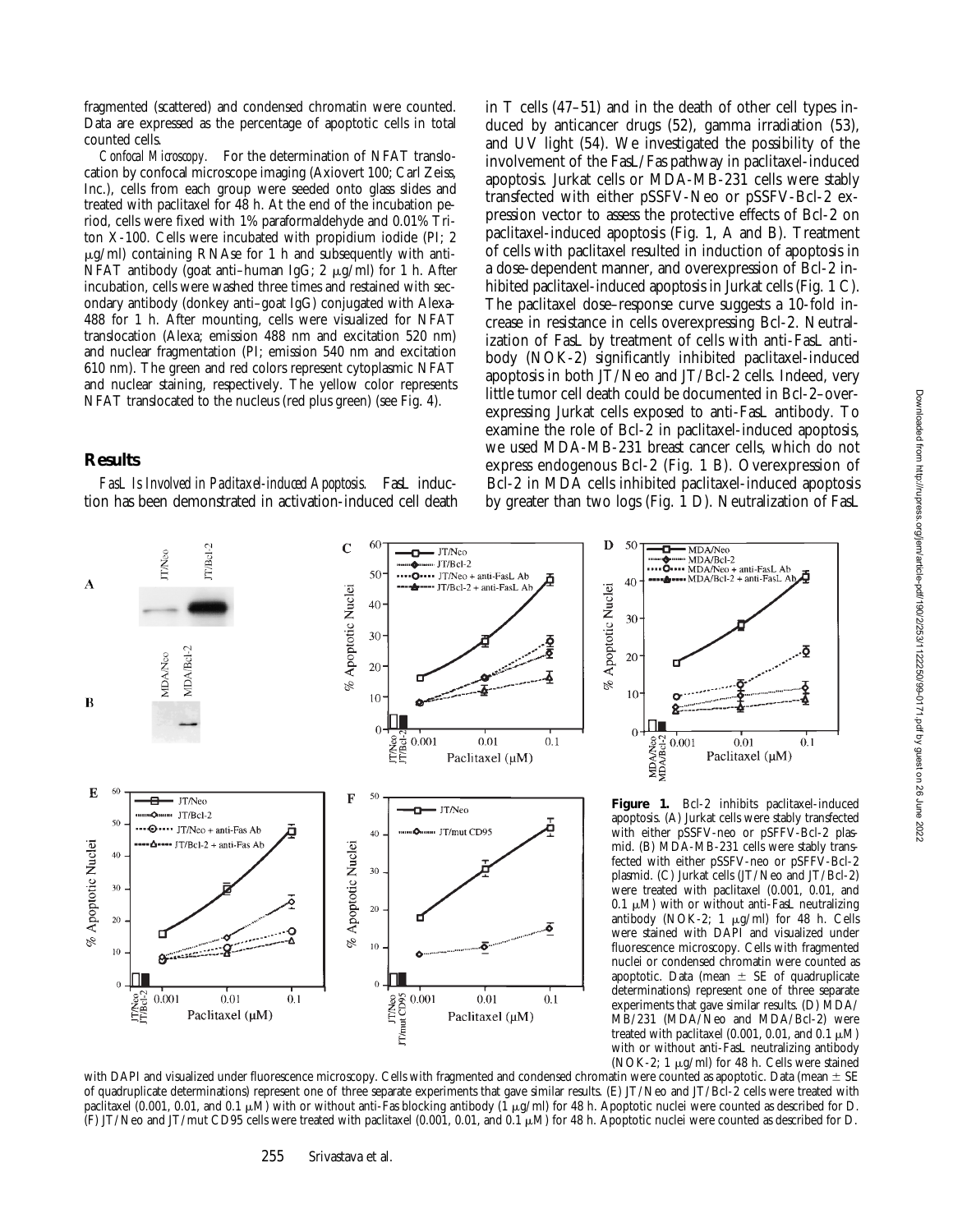by anti-FasL antibody (NOK-2) significantly inhibited paclitaxel-induced apoptosis in MDA/Neo but had little effect in MDA/Bcl-2 cells. Incubation of cells with Fasblocking antibody inhibited paclitaxel-induced apoptosis in JT/Neo and JT/Bcl-2 cells. Similarly, overexpression of mutant CD95/Fas (mutant receptors lacking intracellular cytoplasmic domains) inhibited paclitaxel-induced apoptosis (Fig. 1 F). Taken together, these data demonstrate that (a) paclitaxel-induced apoptosis can be inhibited by Bcl-2 and (b) the FasL/Fas pathway, at least in part, mediates paclitaxel-induced apoptosis.

*Bcl-2 Blocks FasL Expression.* The induction of FasL during activation- or drug-induced cell death has been reported (47–52). As neutralization of FasL by anti-FasL antibody inhibited paclitaxel-induced apoptosis, we sought to evaluate the expression of FasL in wild-type and Bcl-2– overexpressing cells. Treatment of wild-type MDA cells with paclitaxel, vincristine, or vinblastine induced FasL expression in a time-dependent manner (Fig. 2 A). Treatment of breast cancer cells (MDA and MCF-7) with paclitaxel resulted in induction of FasL in a dose-dependent manner (Fig. 2 B). We have previously demonstrated that Bcl-2 inhibits apoptosis induced by microtubule-damaging drugs (paclitaxel, vincristine, and vinblastine) (25); therefore, it was of interest to examine whether Bcl-2 would also inhibit FasL expression. Treatment of MDA/Neo cells with 50 nM of paclitaxel or vincristine resulted in induction of FasL; by contrast, the induction of FasL was blocked by overexpression of Bcl-2 in MDA/Bcl-2 cells (Fig. 2 C). JT/Neo cells expressed some FasL at baseline, and paclitaxel induced an increase in FasL expression. The expression of Bcl-2 in JT/Bcl-2 transfectants blocked both the baseline expression and the induction of FasL by paclitaxel

(Fig. 2 D). Thus, Bcl-2 expression interferes with FasL expression.

*Bcl-2 Blocks NFAT Translocation to the Nucleus.* The activation of calcineurin, a serine phosphatase, is regulated by calcium. Activated calcineurin functions to dephosphorylate NFAT family members (45). Dephosphorylated NFAT proteins then translocate to and enter the nucleus, where they serve an essential role in regulating the expression of many cytokine genes (55, 56). As Bcl-2 blocks paclitaxelinduced FasL expression and apoptosis, we examined the effects of Bcl-2 on NFAT translocation to the nucleus. NFAT was localized to the cytoplasm in untreated (control) JT/Neo and JT/Bcl-2 (Fig. 3 A). When JT/Neo cells were treated with paclitaxel, NFAT translocated to the nucleus (Fig. 3 A). In contrast, overexpression of Bcl-2 blocked paclitaxel-induced NFAT translocation to the nucleus (Fig. 3 A). Similarly, overexpression of Bcl-2 blocked paclitaxel-induced NFAT translocation to the nucleus in MDA/Bcl-2 cells (Fig. 3 B).

We confirmed paclitaxel-induced NFAT translocation by confocal microscopy (Fig. 4). We next examined if Bcl-2 would block NFAT translocation to the nucleus in MDA cells by immunocytochemistry. As seen in Fig. 4 B, NFAT was localized to the cytoplasm in MDA/Neo and MDA/ Bcl-2 cells (Fig. 4, green). Treatment of MDA/Neo cells with paclitaxel resulted in NFAT translocation to the nucleus (Fig. 4, red plus green  $=$  yellow color) and apoptosis (fragmented nucleus stained with red color). As expected, overexpression of Bcl-2 blocked paclitaxel-induced NFAT translocation to the nucleus and apoptosis in MDA cells (Fig. 4).

*Bcl-2 Binds to Calcineurin but not NFAT.* The Bcl-2 inhibition of NFAT translocation to the nucleus is not direct but rather involves calcineurin (57). It has been shown that



**Figure 2.** Bcl-2 inhibits paclitaxel-, vincristine-, and vinblastine-induced FasL expression. (A) MDA cells were treated with 50 nM of paclitaxel, vincristine, or vinblastine for either 24 or 48 h. At the end of incubation period, cells were harvested and lysed. Equal amounts of protein were resolved on SDS-PAGE. FasL levels were measured by Western blot analysis. The same blot was reprobed with anti- $\beta$ -actin antibody to check if equal amounts of protein were loaded in each lane. (B) MDA and MCF-7 cells were treated with vari-

ous concentrations of paclitaxel for 48 h. FasL levels were detected by Western blot analysis. The blot was reprobed with anti–b-actin antibody to check if equal amounts of protein were loaded in each lane. (C) MDA/Neo and MDA/Bcl-2 cells were treated with 50 nM of paclitaxel or vincristine for 48 h. FasL levels were detected by Western blot analysis. The blot was reprobed with anti– $\beta$ -actin antibody to check if equal amounts of protein were loaded in each lane. (D) JT/Neo and JT/Bcl-2 cells were treated with paclitaxel (50 nM) for 48 h. FasL levels were detected by Western blot analysis. The blot was reprobed with anti- $\beta$ -actin antibody to check if equal amounts of protein were loaded in each lane.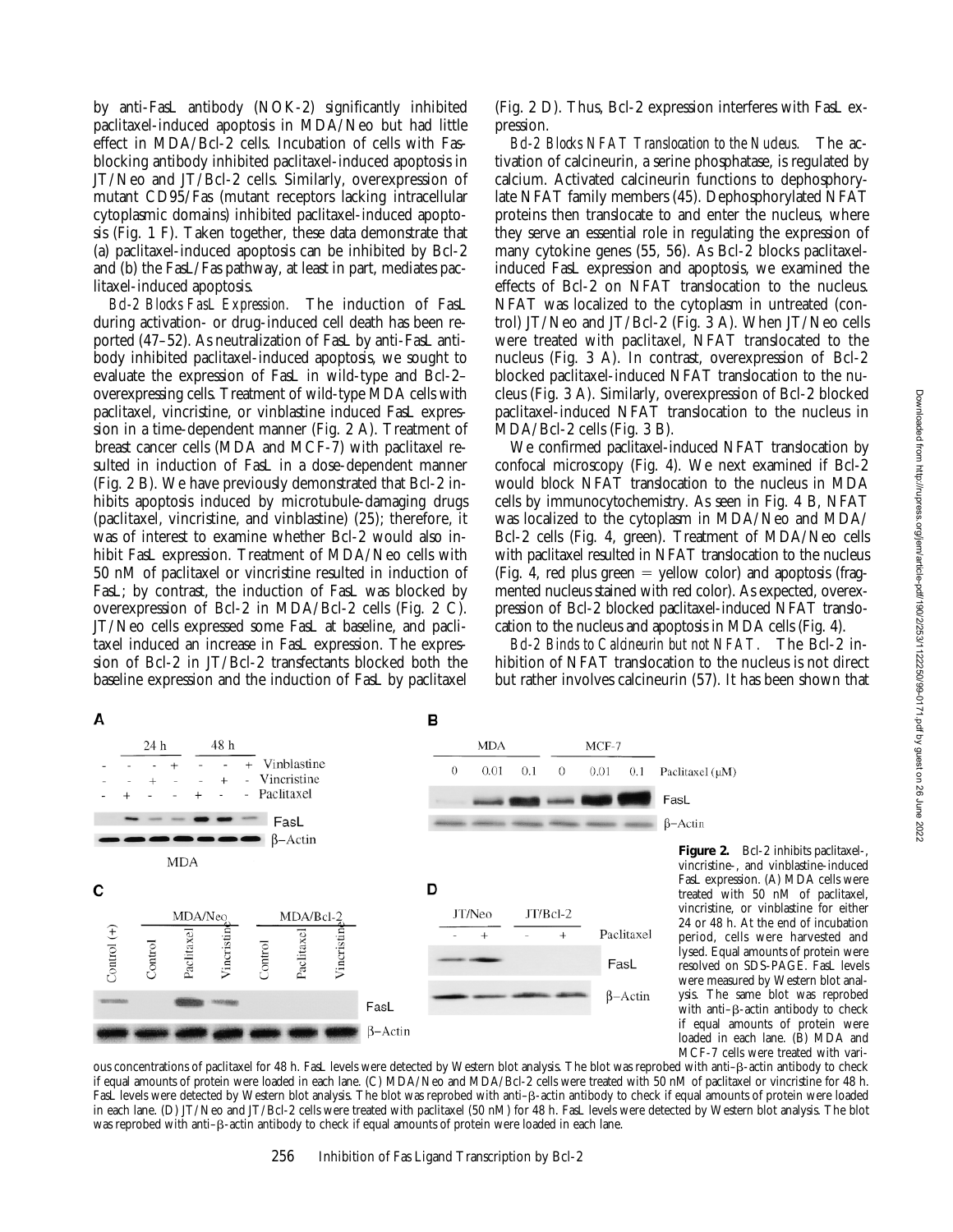

**Figure 3.** Bcl-2 blocks NFAT translocation to the nucleus. (A) JT/Neo and JT/Bcl-2 cells were either treated with paclitaxel (50 nM) or vehicle (control) for 48 h. Cells were harvested, and cytoplasmic (C) and nuclear (N) fractions were prepared as described in Materials and Methods. Samples were resolved on SDS-PAGE and immunoblotted with anti-NFAT antibody. The same blot was reprobed with anti- $\beta$ -actin antibody. (B) MDA/Neo and MDA/Bcl-2 cells were either treated with paclitaxel (50 nM) or vehicle for 48 h. Cells were harvested and C and N fractions were prepared as described in Materials and Methods. Samples were resolved on SDS-PAGE and immunoblotted with anti-NFAT antibody. The same blot was reprobed with anti- $\beta$ -actin antibody.

Bcl-2 binds to calcineurin and thereby inhibits translocation of NFAT to the nucleus (57). As the FasL promoter contains NFAT binding sites and NFAT participates in the regulation of FasL expression in activated human T cells (42), it was of interest to examine the intracellular mechanism(s) by which Bcl-2 inhibited paclitaxel-induced FasL expression. We have previously demonstrated that microtubule-damaging drugs initiated a signaling cascade that phosphorylated Bcl-2 in a time- and dose-dependent manner (25). The JT/Neo and JT/Bcl-2 cells were treated with 50 nM of either paclitaxel or vincristine for 24 h, lysed, immunoprecipitated with anti-NFAT antibody, and blotted



Control

Paclitaxel (50 nM)

**Figure 4.** Confocal microscopy showing blockage of NFAT translocation by Bcl-2. MDA/Neo and MDA/Bcl-2 cells were treated with paclitaxel (50 nM) for 48 h. Cells were fixed and stained with anti-NFAT antibody along with PI. Cells were washed and restained with secondary antibody conjugated with Alexa-488. Green and red represent cytoplasmic NFAT and nuclear staining, respectively. Yellow, NFAT translocated to the nucleus.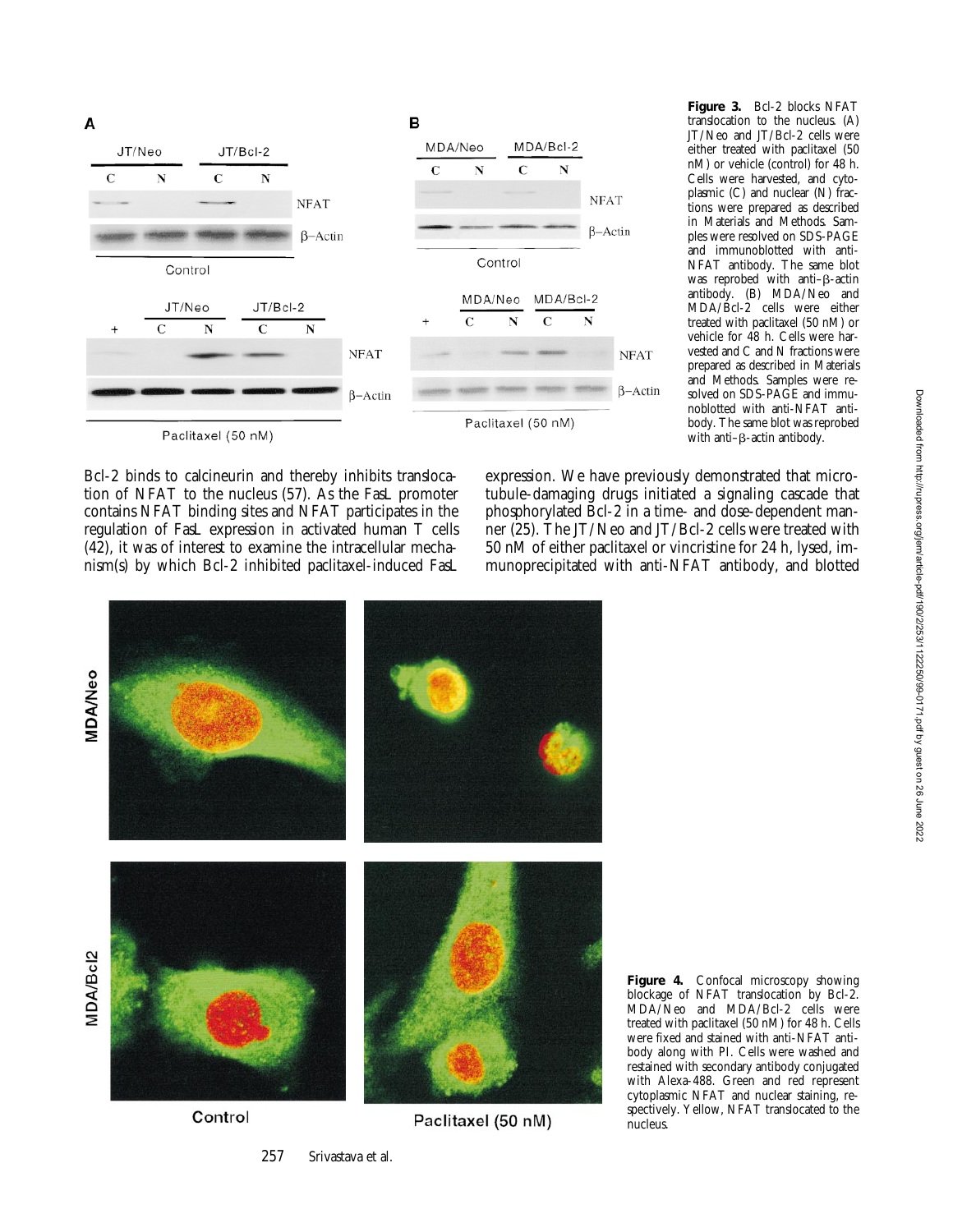with anti–Bcl-2 antibody (Fig. 5 A). These results indicated that NFAT did not bind to Bcl-2 in either JT/Neo or JT/Bcl-2 cells. When the NFAT immunoprecipitate was followed by NFAT Western blot, similar amounts of NFAT were immunoprecipitated (Fig. 5 A). Therefore, the apparent lack of association of NFAT and Bcl-2 is not related to inefficient NFAT immunoprecipitation. We next examined the interaction between Bcl-2 and calcineurin in paclitaxel- or vincristine-treated JT/Neo and JT/Bcl-2 cells. Cells were exposed to paclitaxel or vincristine for 48 h and then lysed. Lysates were immunoprecipitated with antibody to either Bcl-2 (Fig. 5 B) or calcineurin (Fig. 5 C), and Western blots were performed with the antibody not used in the immunoprecipitation. As shown in Fig. 5 B and C, Bcl-2 was able to bind calcineurin in untreated JT/ Neo and JT/Bcl-2 cells. When JT/Neo and JT/Bcl-2 cells

were treated with paclitaxel (50 nM) or vincristine (50 nM), less calcineurin was bound to Bcl-2 (Fig. 5, B and C). These results suggest that Bcl-2 binds to calcineurin but not to NFAT, and the fraction of Bcl-2 and calcineurin bound to each other decreases upon exposure to the drugs. These results suggest that the phosphorylation of Bcl-2 stimulated by the drugs may also influence Bcl-2 binding to calcineurin just as it affects Bcl-2–Bax interaction (25).

The immunosuppressants cyclosporin and FK506 inhibit NFAT-dependent transcriptional events by binding calcineurin and blocking its enzymatic activity, thus preventing the redistribution of NFAT to the nucleus (36). To evaluate the involvement of active calcineurin in paclitaxel-induced apoptosis, cells were treated with the FK506 analogue ascomycin (Fig. 5 D). Paclitaxel induced apoptosis in both JT/Neo and MDA/Neo cells (Fig. 5 D). If Bcl-2



Figure 5. Bcl-2 binds to calcineurin but not NFAT. (A) JT/Neo and JT/Bcl-2 cells were treated with 50 nM of paclitaxel or vincristine for 48 h. The cell lysates were prepared and immunoprecipitated with 10 µg of anti-NFAT antibody and 20 µl of protein A–Sepharose. The samples were resolved on SDS-PAGE and immunoblotted with either anti–Bcl-2 antibody (top panel) or anti–NF-AT antibody (bottom panel). (B) JT/Neo and JT/Bcl-2 cells were treated with 50 nM of paclitaxel or vincristine for 48 h. The cell lysates were prepared and immunoprecipitated with 10 µg of anti–Bcl-2 antibody and 20 μl of protein A–Sepharose. The samples were resolved on SDS-PAGE and immunoblotted with anticalcineurin. (C) JT/Neo and JT/Bcl-2 cells were treated with 50 nM of paclitaxel or vincristine for 48 h. The cell lysates were prepared and immunoprecipitated with 10 µg of anticalcineurin antibody and 20 μl of protein A–Sepharose. The samples were resolved on SDS-PAGE and immunoblotted with anti–Bcl-2 antibody. (D) Left, JT/Neo and JT/Bcl-2 cells were treated with various concentrations of paclitaxel (0.001, 0.01, and 0.1  $\mu$ M) with or without FK506 analogue ascomycin (10  $\mu$ M) for 48 h to measure apoptosis. Cells were stained with DAPI and visualized under fluorescence microscopy. Cells with fragmented nuclei or condensed chromatin were counted as apoptotic. Data (mean  $\pm$  SE of quadruplicate determinations) represent one of three separate experiments that gave similar results. Right, MDA/Neo and MDA/Bcl-2 cells were treated with various concentrations of paclitaxel (0.001, 0.01, and 0.1  $\mu$ M) with or without FK506 analogue ascomycin (10  $\mu$ M) for 48 h to measure apoptosis. Cells were stained with DAPI and visualized under fluorescence microscopy. Data (mean  $\pm$  SE of quadruplicate determinations) represent one of three separate experiments that gave similar results. (E) JT/Neo and JT/Bcl-2 cells were pretreated with  $[Ca^{2+}j]$  chelator BAPTA-AM (10  $\mu$ M) for 45 min and then treated with paclitaxel (50 nM) for 48 h to measure apoptosis. Data (mean  $\pm$ SE of quadruplicate determinations) represent one of three separate experiments that gave similar results.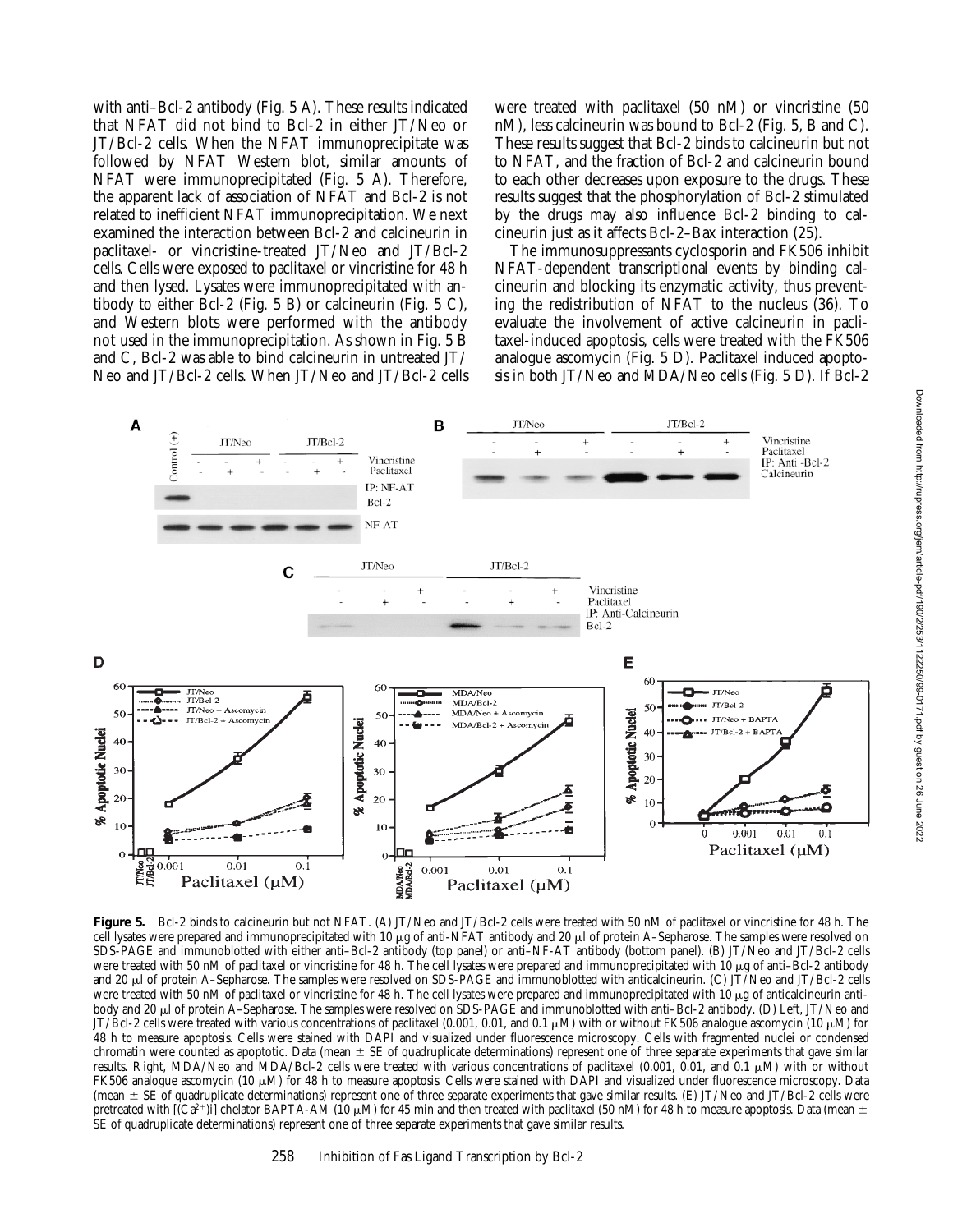was acting to prevent calcineurin activation, its effects should have been mimicked by the pharmacological calcineurin inhibition of ascomycin. Overexpression of Bcl-2 inhibited paclitaxel-induced apoptosis in these cell lines. As expected, treatment of cells with ascomycin inhibited paclitaxel-induced apoptosis in neo- and Bcl-2–transfected cells (Fig. 5 D). Ascomycin appears to inhibit apoptosis additively in Bcl-2–expressing cells. It is possible that ascomycin has additional effects unrelated to Bcl-2 binding of calcineurin. These data confirm that inhibition of calcineurin activation blocks paclitaxel-induced apoptosis.

Because a rise in intracellular free calcium levels  $[(Ca^{2+})i]$ is essential for calcineurin activation (56), we sought to examine the effects of chelating intracellular free calcium by BAPTA-AM on paclitaxel-induced apoptosis (Fig. 5 E). JT/Neo and JT/Bcl-2 cells were pretreated with 10  $\mu$ M BAPTA-AM for 45 min and then treated with paclitaxel (50 nM) for 48 h. Overexpression of Bcl-2 significantly inhibited paclitaxel-induced apoptosis. Interestingly, chelation of intracellular free calcium by BAPTA-AM inhibited paclitaxelinduced apoptosis in JT/Neo and JT/Bcl-2 cells (Fig. 5 E). That paclitaxel induces a rise in  $[(Ca^{2+})i]$  has been described by others (58) and confirmed by us (data not shown). These data suggest that a rise in  $[(Ca^{2+})i]$  is required for paclitaxelinduced apoptosis. These results provide additional evidence that paclitaxel-induced apoptosis involves a rise in  $[(Ca^{2+})i]$ , leading to calcineurin activation, which in turn leads to NFAT translocation and expression of FasL.

*BH4 Domain of Bcl-2 Is Required for Interaction with Calcineurin and Paclitaxel-induced FasL Expression and Apoptosis.* Thus, Bcl-2 blocked NFAT translocation by binding to calcineurin but not directly to NFAT. The BH4 domain of Bcl-2 has been demonstrated to mediate heterodimerization with calcineurin. We wished to use this finding to verify that the antiapoptotic effects of Bcl-2 were related to calcineurin binding. To answer this question, MDA cells were transfected with empty vector (MDA/Neo), wild-type Bcl-2  $(MDA/BCI-2)$ , or  $\Delta BH4$  Bcl-2 (Bcl-2 lacking  $\Delta BH4$  domain, MDA/ $\Delta$ BH4 Bcl-2) (Fig. 6 A). Cells were treated with paclitaxel (50 nM) or left untreated (control) (Fig. 6 B).

 $\mathbf{E}$ 



50 MDA/Neo ... MDA/**∆BH4 Bcl-2** ▵ % Apoptotic Nuclei  $40^{\circ}$ - MDA/Bcl-2 MDA/Aloop Bel 30 20  $10<sup>5</sup>$  $\Omega$  $\theta$ 0.001  $0.01$  $0.1$ Paclitaxel (µM)



treated with paclitaxel (0.001, 0.01, and 0.1  $\mu$ M) for 48 h to measure apoptosis. Cells were stained with DAPI and visualized under fluorescence microscopy. Data (mean  $\pm$  SE of quadruplicate determinations) represent one of three separate experiments that gave similar results.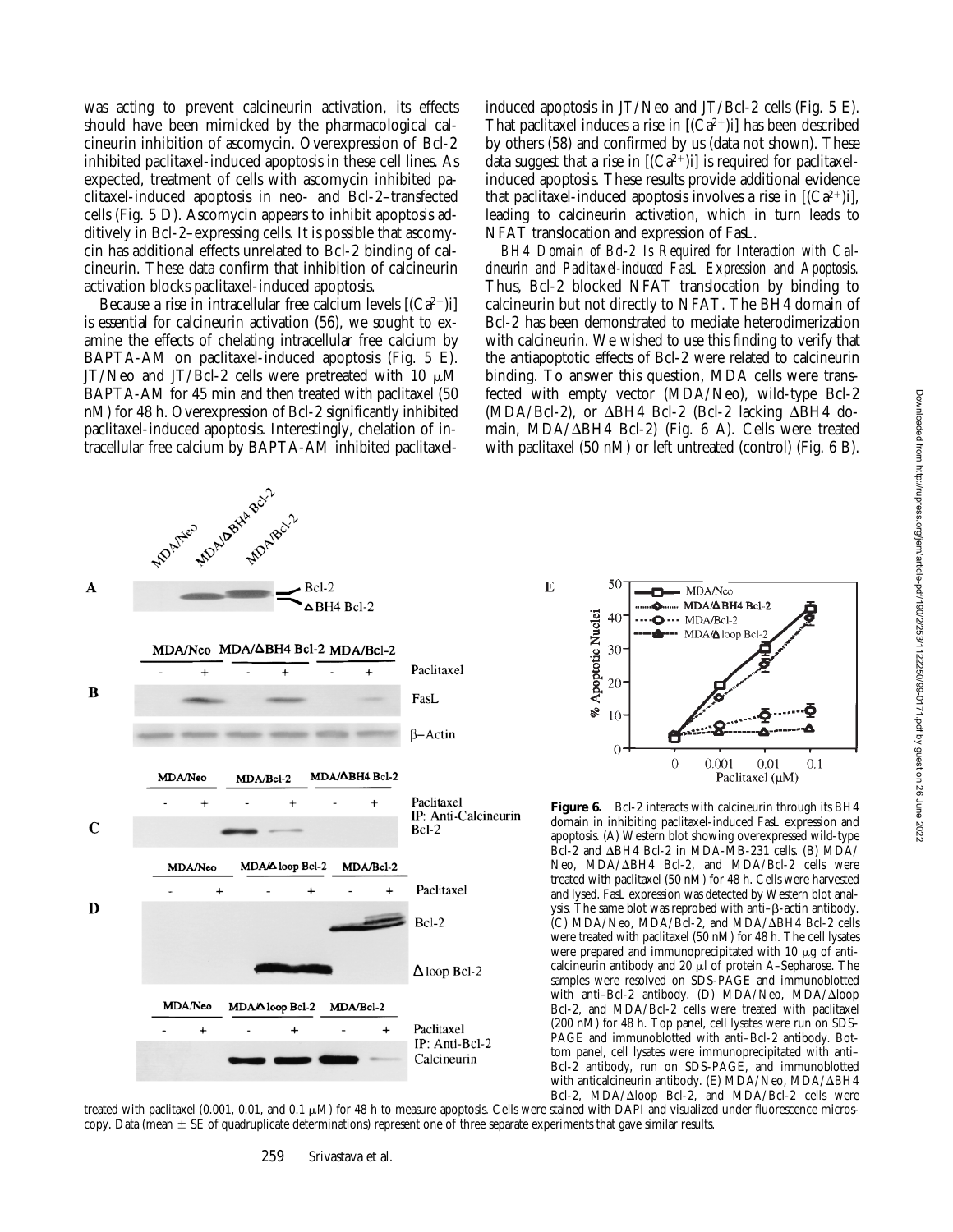Fig. 6 B demonstrates that paclitaxel induced FasL expression in MDA/Neo cells. Overexpression of wild-type Bcl-2  $(MDA/BCI-2)$ , but not  $\Delta BH4$  Bcl-2, inhibited paclitaxelinduced FasL expression (Fig. 6 B). We next examined the ability of  $\Delta$ BH4 Bcl-2 to bind with calcineurin in MDA cells.  $MDA/neo$ ,  $MDA/Bel-2$ , and  $MDA/ΔBH4$  Bcl-2 cells were treated with paclitaxel, and lysates were immunoprecipitated with anticalcineurin antibody and immunoblotted with anti– Bcl-2 antibody. Fig. 6 C demonstrates that wild-type Bcl-2 can be coimmunoprecipitated with calcineurin, and treatment of cells with low doses of paclitaxel significantly inhibited the Bcl-2–calcineurin interaction. As expected,  $\Delta BH4$ Bcl-2 was unable to heterodimerize with calcineurin.

As treatment of cells with high doses of paclitaxel causes more complete Bcl-2 phosphorylation, we sought to examine if phosphorylated Bcl-2 can bind to calcineurin. We and others have previously shown that the loop region of Bcl-2 is an important target for regulatory phosphorylation  $(59, 60)$ . MDA/Neo, MDA/ $\Delta$ loop Bcl-2 (which can not be phosphorylated), and MDA/Bcl-2 cells were treated with 200 nM paclitaxel for 48 h (Fig. 6 D). Treatment of MDA/Bcl-2 cells with high doses of paclitaxel causes phosphorylation of wild-type Bcl-2, whereas paclitaxel has no effect on  $\Delta$ loop Bcl-2 (phosphorylation-deficient mutant) (Fig. 6 D, top panel). In addition, phosphorylated Bcl-2 was unable to bind with calcineurin (Fig. 6 D, bottom panel). By comparison,  $\Delta$ loop Bcl-2 was not phosphorylated by paclitaxel and formed heterodimers with calcineurin. These data suggest that phosphorylation of Bcl-2 is essential for calcineurin to be released from the complex.

Because  $\Delta$ BH4 Bcl-2 was not able to bind with calcineurin, we sought to examine the effects of this mutant on paclitaxel-induced apoptosis. Overexpression of wildtype Bcl-2 in MDA cells significantly inhibited paclitaxel-

 $\exists$  Control

 $\overline{\mathbf{A}}$ 

induced apoptosis, whereas overexpression of  $\Delta$ BH4 Bcl-2 mutant had only a slight inhibiting effect (Fig. 6 E). In addition, overexpression of  $\Delta$ loop Bcl-2 completely inhibited paclitaxel-induced apoptosis. Taken together, these data suggest that the  $\Delta BH4$  domain of Bcl-2 plays a significant role in heterodimerizing with calcineurin and inhibiting paclitaxel-induced apoptosis, and the phosphorylation of the Bcl-2 loop domain allosterically interferes with the BH4–calcineurin interaction.

*Bcl-2 Blocks Paclitaxel-induced FasL Promoter Activity.* It has been shown that the FasL promoter contains two NFAT binding sites (42, 43). We next addressed the functional importance of the two NFAT sites for paclitaxel-mediated FasL expression by generating mutations at one or both NFAT binding sites. Two FasL sites were also mutated in the context of the full length, 486-bp FasL reporter so that FasL expression in this system would not kill the cells. Jurkat cells were transfected with the wild-type reporter or double mutant reporter constructs and then left untreated or treated with paclitaxel. As shown in Fig. 7 A, treatment of JT/Neo cells transfected with wild-type FasL reporter resulted in a 10-fold increase in luciferase activity relative to control cells. In contrast, the reporter containing mutations in both NFAT sites exhibited no luciferase production over control in JT/Neo cells (Fig. 7 A). Interestingly, overexpression of the Bcl-2 gene in JT cells (JT/Bcl-2) inhibited wild-type FasL promoter activity in cells treated with paclitaxel. As expected, low levels of luciferase activity were detected in cells transfected with the double NFAT mutant reporter plasmid in JT/Bcl-2 cells (Fig. 7 A).

We next sought to examine the FasL promoter activation in MDA-MB-231 cells that do not express endogenous Bcl-2 protein. Paclitaxel treatment of MDA/Neo cells transfected with wild-type FasL reporter resulted in a 12-fold increase in



 $\overline{B}$ 

12000

type 486-bp FasL reporter (FasL-486) or a reporter containing mutations in both the distal and proximal NFAT sites (double mutant). Transfectants were left untreated (control) or treated with paclitaxel (100 nM) for 48 h. Cells were lysed and assayed for luciferase activity. Data are expressed as arbitrary luciferase light units and are representative of four independent experiments. Error bars, SE of triplicate samples. (B) MDA/Neo and MDA/Bcl-2 cells were transfected with 70 mg of the wild-type 486-bp FasL reporter (FasL-486) or a reporter containing mutations in both the distal and proximal NFAT sites (double mutant). Transfectants were left untreated (control) or treated with paclitaxel (100 nM) for 48 h. Cells were lysed and assayed for luciferase activity. Data are expressed as arbitrary luciferase light units and are representative of four independent experiments. Error bars, SE of triplicate samples.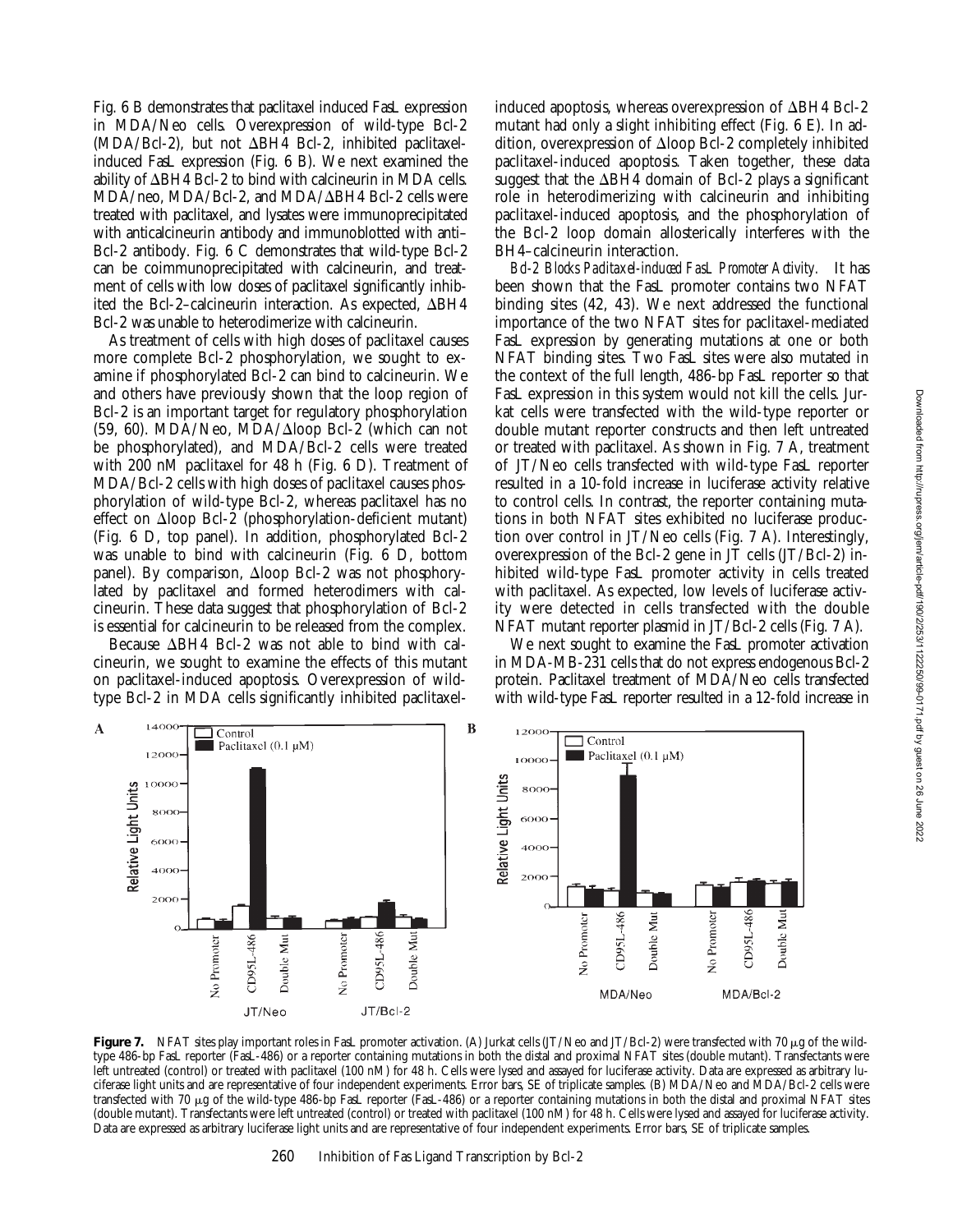luciferase activity relative to control cells. In contrast, overexpression of Bcl-2 blocked FasL promoter activation in paclitaxel-treated MDA/Bcl-2 cells (Fig. 7 B). By comparison, low levels of luciferase activity were detected in cells transfected with double NFAT mutant reporter plasmid in MDA/ Bcl-2 cells (Fig. 7 A). Collectively, these results indicate that Bcl-2 blocked FasL transcription by inhibiting NFAT activity.

### **Discussion**

*Involvement of FasL in Apoptosis.* Activation of T cells results in expression of FasL and induction of apoptosis. In comparison to activation-induced FasL expression in T cells, FasL is constitutively expressed in other selected cell types. The identification of FasL expression on cells in immune privileged sites, such as testis (9) and the anterior chamber of the eye (10), has suggested that FasL may be important in tolerance induction and immunosuppression. Indeed, inflammatory cells in the anterior chamber of the eye undergo Fas-mediated apoptosis and show a systemic tolerance to herpes simplex virus (HSV-1) infection (10). In addition to immune cells, expression of FasL on human tumors, including colon (61), hepatocellular carcinoma (62, 63), melanoma (12), and lung carcinoma (13) has been demonstrated; this expression on cancer cells may be involved in induction of apoptosis in Fas-expressing T cells.

Here we have shown that paclitaxel-induced apoptosis in lymphoid and breast tumor cells is mediated at least in part by increased expression of FasL. As Fas is constitutively expressed in most tumors cells, induction of FasL would be an amplification signal for tumor cell apoptosis. FasL-neutralizing antibody nearly completely abrogates apoptosis induced by microtubule poisons such as paclitaxel and vinblastine.

Recent studies have suggested that environmental stress mediated by exposure to gamma irradiation (53), UV light (54), and anticancer drugs such as etoposide or doxorubicin (52) induces upregulation of Fas receptors and ligands, resulting in autocrine or paracrine cell death. However, the level of Fas expression is only one of the factors regulating the susceptibility to Fas-mediated apoptosis (64). Exposure to radiation, anticancer drugs, or other forms of stress may lead to apoptosis, not only by increasing surface expression of Fas, but also by affecting intracellular signaling molecules activated upon Fas ligation. Indeed, numerous drug-resistant cell lines were also found to be resistant to Fas-mediated apoptosis (65). These findings support the hypothesis that apoptosis mediated by both chemotherapeutic agents and physiologic stimuli such as Fas ligation may share common downstream effector molecules.

*Bcl-2 Inhibits NFAT Translocation to the Nucleus by Binding to Calcineurin but not NFAT.* The expression of FasL is inhibited by immunosuppressive agents CsA and FK506 (47, 50, 66, 67), suggesting that the transcription factor NFAT is involved in FasL induction. Our data demonstrate that the FK506 analogue ascomycin inhibits paclitaxel-induced FasL expression and blocks apoptosis. These data suggest that the calcineurin–NFAT pathway is involved in the control of FasL expression and consequent paclitaxel-induced apoptosis.

Current evidence indicates that both nuclear import and export of NFAT can be regulated dynamically (68, 69). In T cells, relatively profound and sustained cytosolic  $Ca^{2+}$ transients, such as those that occur after antigen receptor engagement, appear to be necessary to activate calcineurin and counterbalance the effects of processes that effect nuclear export of NFAT (70). It has recently been suggested that the  $Ca^{2+}$  signals of shorter duration elicited by activation of the  $G\alpha_{q}$  receptors may preferentially activate the putative negative regulatory processes (71), whereas activation of calcineurin, dephosphorylation of NFAT, and its subsequent nuclear import require  $Ca^{2+}$  transients of longer duration. Recent studies have provided evidence that a nuclear kinase activity is involved in rephosphorylating NFAT and exporting it to the cytosol as a means for terminating its transcriptional activity (72). Although protein kinase A and glycogen synthase kinase 3 have been implicated as the major NFAT kinases in Jurkat T cells, calmodulin-dependent kinases appear to have some NFAT nuclear export activity as well as a heterotopic expression system (70).

We have shown that NFAT regulates the induction of FasL upon paclitaxel treatment in Jurkat T cells and breast cancer cells. It has been demonstrated that the FasL promoter contains two NFAT binding sites (bp  $-263$  to  $-283$  relative to the FasL translation). Furthermore, the ability of a mutation in this NFAT site (within the context of a 486-bp FasL reporter) to prevent reporter activity in lymphocytes illustrates that this response element is critical for the regulated expression of FasL in our studies. In addition to the observation that CsA inhibits expression of FasL (47, 50, 67) in lymphocytes and that NFAT-deficient mice do not inducibly express FasL (73), these results strongly suggest that NFAT transcription factors are critical for the regulation of FasL expression in lymphocytes and breast carcinoma. The induction of FasL reporter expression is blocked by overexpression of Bcl-2.

The comparison of the NFAT binding region of the FasL promoter with IL-2 and TNF- $\alpha$  promoters provides some insight into the regulation of these genes. AP-1 (activator protein 1) binding sequences are adjacent to NFAT sites in the IL-2 promoter (74), whereas the NFAT sites from the FasL promoter do not include any surrounding predicted AP-1 binding sequences. In contrast, the sequence of the FasL promoter NFAT binding site is similar to that of a previously reported NFAT site within the TNF- $\alpha$  promoter (75). Because of the structural and functional similarities between  $TNF-\alpha$  and FasL, it is intriguing to speculate that the conserved NFAT regulatory sequences within the promoters of these genes may have arisen from a common ancestral apoptosis-inducing gene.

As FasL plays an important role in control of lymphocyte apoptosis, and, according to our data, drug-induced apoptosis, we have examined the intracellular mechanism of FasL induction in human T cells and breast cancer cells. The mechanism by which Bcl-2 inhibits drug-induced FasL expression and apoptosis is not known. We have demonstrated that Bcl-2 inhibits paclitaxel-induced NFAT translocation to the nucleus through interactions with calcineurin. In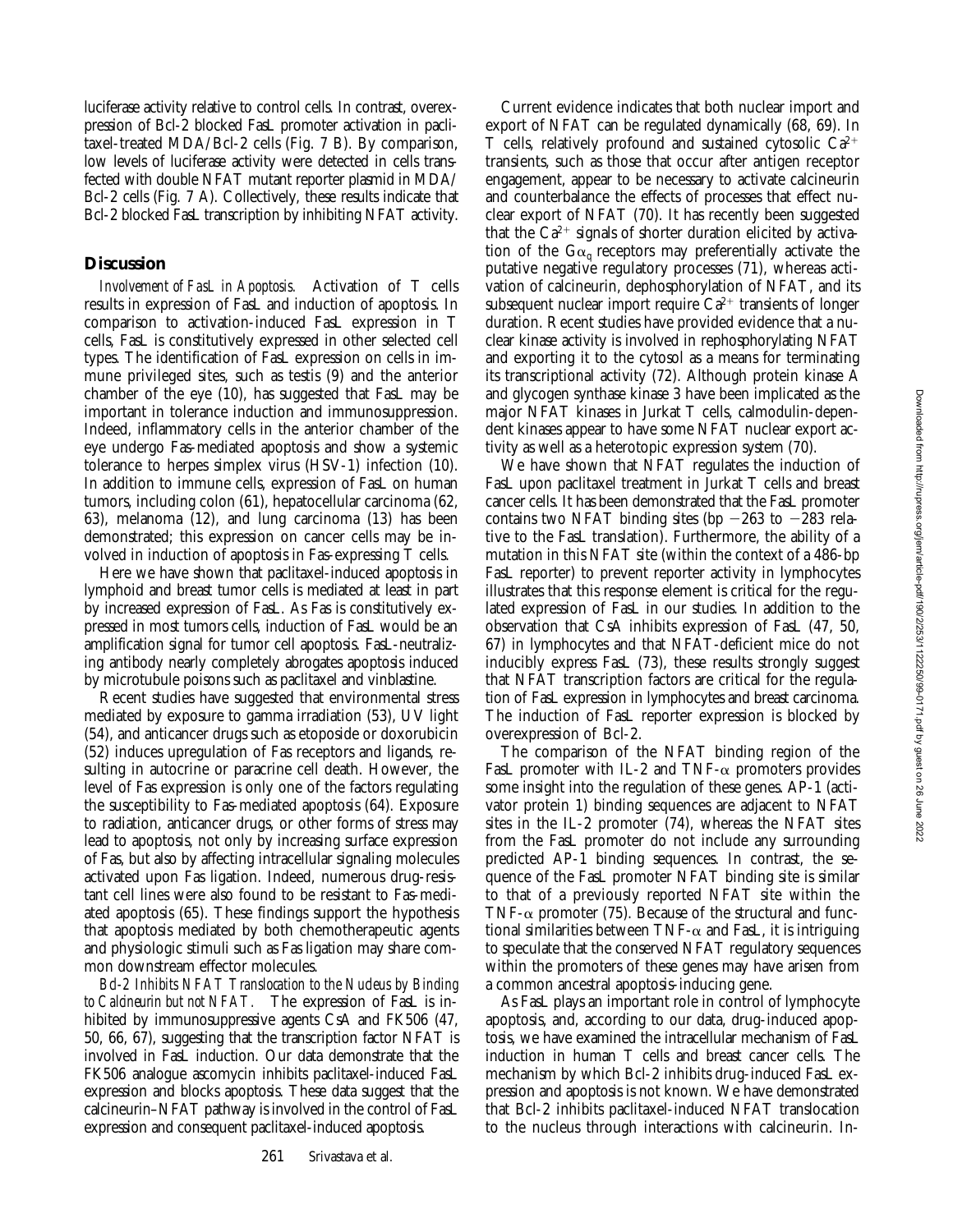deed, Bcl-2 does not bind to NFAT directly, as has also been reported by others (57). The BH4 domain of Bcl-2 binds to calcineurin and thereby inhibits the translocation of NFAT. Calcium-dependent phosphorylation of calcineurin is essential for activation of NFAT and subsequent translocation to the nucleus.

The inhibition of paclitaxel-induced NFAT translocation and apoptosis by Bcl-2 may be one of the mechanisms by which Bcl-2 regulates apoptosis. We have previously shown that microtubule-damaging drugs (paclitaxel, vincristine, and vinblastine) induced Bcl-2 phosphorylation and apoptosis. Indeed, phosphorylated Bcl-2 loses its antiapoptotic function and is unable to heterodimerize with the proapoptotic partner Bax. This free Bax itself can induce apoptosis. Therefore, phosphorylation of Bcl-2 may result in at least two events: (a) release of Bax and (b) failure to hold on to or sequester calcineurin.

*Model: Inhibition of Paclitaxel-induced Apoptosis by Bcl-2.* Collectively, these data support a model in which microtubule-damaging drugs such as paclitaxel stimulate an increase in intracellular free  $Ca^{2+}$  that activates calcineurin, which results in NFAT nuclear translocation, FasL expression, and apoptosis (Fig. 8 A). Apoptosis can be blocked either by treatment of cells with anti-FasL antibody (Fig. 1) or by overexpression of Bcl-2. Bcl-2 sequesters calcineurin, which results in blockage of NFAT nuclear translocation, FasL expression, and apoptosis (Fig. 8 B). All of the phosphorylation sites of Bcl-2 are located within the loop region (amino acid 32–80). The loop region deletion mutant Bcl-2 ( $\Delta$ loop Bcl-2) cannot be phosphorylated and does not release calcineurin from the complex after paclitaxel exposure, and it becomes hyperfunctional in inhibiting drug-induced apoptosis. The inhibition of FasL translocation by Bcl-2 can be overcome by treatment of cells with high doses of paclitaxel  $(>100 \text{ nM})$  (Fig. 8 C). Treatment of cells with high doses of paclitaxel results in inactivation of Bcl-2 through phosphorylation. Phosphorylated Bcl-2 cannot bind calcineurin, and NFAT activation and FasL expression can occur after Bcl-2 phosphorylation.



**Figure 8.** Model for the inhibition of NFAT signaling by Bcl-2. (A) Treatment of cells with paclitaxel results in calcineurin activation, NFAT nuclear translocation, FasL expression, and apoptosis. (B) Unphosphorylated Bcl-2 binds to calcineurin and blocks NFAT nuclear translocation, FasL expression, and apoptosis. (C) Phosphorylation of Bcl-2 results in release of calcineurin from the complex, translocation of NFAT to the nucleus, and induction of FasL expression and apoptosis.

We thank Dr. Charles Filburn for assisting us with confocal microscopy work. We also extend our sincere thanks to Dr. Stanley J. Korsmeyer (Dana-Farber Cancer Institute, Boston, MA) for providing the Bcl-2 expression vector. We are grateful to Dr. Gary Koretzky (University of Iowa, Iowa City, IA) for providing FasL promoter–luciferase constructs and JT/mut CD95 (DD3) cell line.

R.K. Srivastava is a recipient of the National Research Council Fellowship.

Address correspondence to R.K. Srivastava, Laboratory of Immunology, National Institute on Aging, National Institutes of Health, 5600 Nathan Shock Dr., Box 9, Baltimore, MD 21224-6825. Phone: 410- 558-8480; Fax: 410-558-8284; E-mail: rakeshs@vax.grc.nia.nih.gov

*Submitted: 2 February 1999 Revised: 19 May 1999 Accepted: 25 May 1999*

## **References**

1. Watanabe-Fukunaga, R., C.I. Brannan, N.G. Copeland, N.A. Jenkins, and S. Nagata. 1992. Lymphoproliferation disorder in mice explained by defects in Fas antigen that mediates apoptosis. *Nature*. 356:314–317.

2. Leithauser, F., J. Dhein, G. Mechtersheimer, K. Koretz, S. Bruderlein, C. Henne, A. Schmidt, K.M. Debatin, P.H.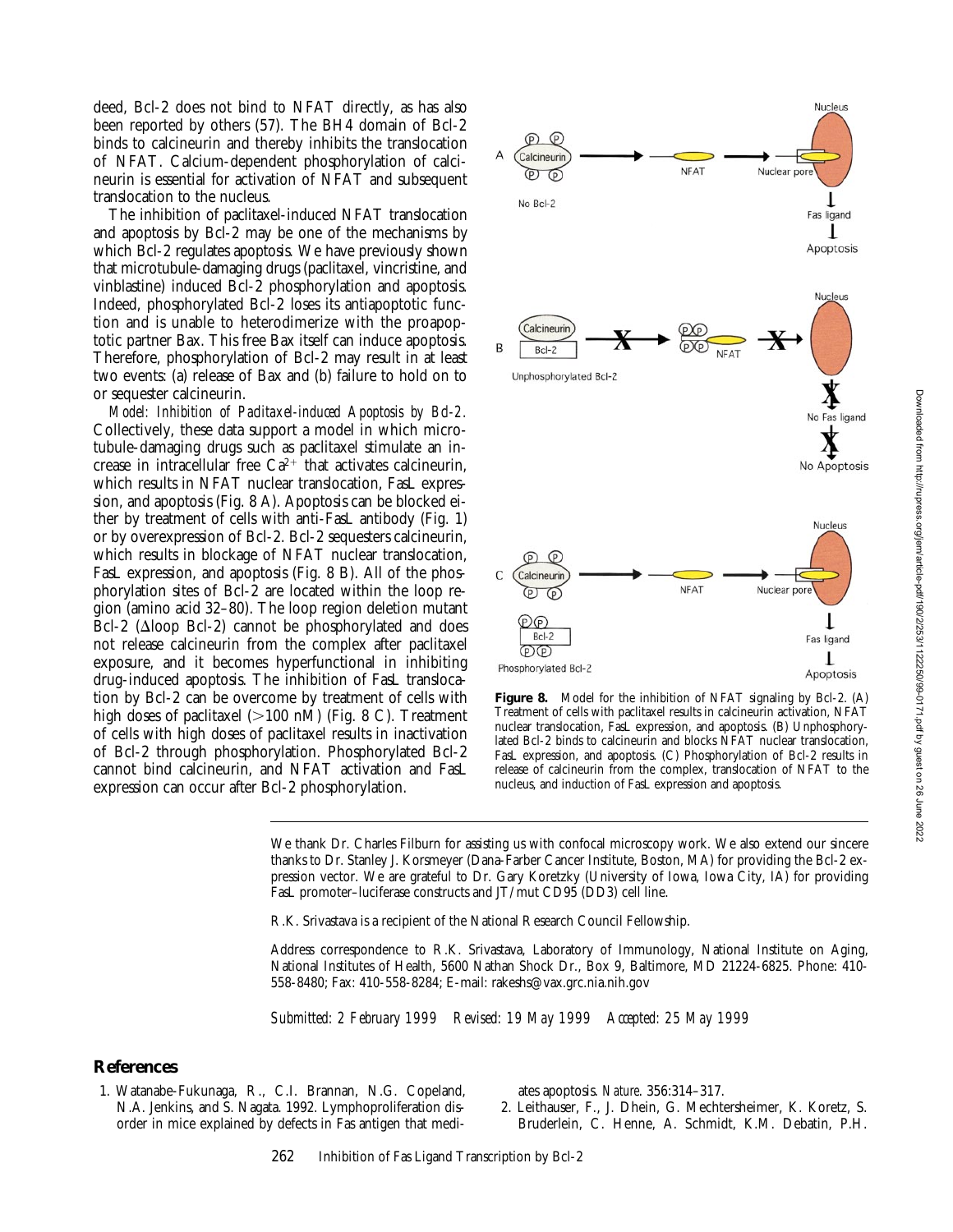Krammer, and P. Moller. 1993. Constitutive and induced expression of APO-1, a new member of the nerve growth factor/tumor necrosis factor receptor superfamily, in normal and neoplastic cells. *Lab. Invest.* 69:415–429.

- 3. French, L.E., M. Hahne, I. Viard, G. Radlgruber, R. Zanone, K. Becker, C. Muller, and J. Tschopp. 1996. Fas and Fas ligand in embryos and adult mice: ligand expression in several immune-privileged tissues and coexpression in adult tissues characterized by apoptotic cell turnover. *J. Cell Biol.* 133:335–343.
- 4. Rouvier, E., M.F. Luciani, and P. Golstein. 1993. Fas involvement in  $Ca^{2+}$ -independent T cell–mediated cytotoxicity. *J. Exp. Med.* 177:195–200.
- 5. Arase, H., N. Arase, and T. Saito. 1995. Fas-mediated cytotoxicity by freshly isolated natural killer cells. *J. Exp. Med.* 181:1235–1238.
- 6. Tanaka, M., T. Suda, K. Haze, N. Nakamura, K. Sato, F. Kimura, K. Motoyoshi, M. Mizuki, S. Tagawa, S. Ohga, et al. 1996. Fas ligand in human serum. *Nat. Med.* 2:317–322.
- 7. French, L.E., A. Wilson, M. Hahne, I. Viard, J. Tschopp, and H.R. MacDonald. 1997. Fas ligand expression is restricted to nonlymphoid thymic components in situ. *J. Immunol.* 159:2196–2202.
- 8. Watanabe-Fukunaga, R., C.I. Brannan, N. Itoh, S. Yonehara, N.G. Copeland, N.A. Jenkins, and S. Nagata. 1992. The cDNA structure, expression, and chromosomal assignment of the mouse Fas antigen. *J. Immunol.* 148:1274–1279.
- 9. Bellgrau, D., D. Gold, H. Selawry, J. Moore, A. Franzusoff, and R.C. Duke. 1995. A role for CD95 ligand in preventing graft rejection. *Nature.* 377:630–632.
- 10. Griffith, T.S., T. Brunner, S.M. Fletcher, D.R. Green, and T.A. Ferguson. 1995. Fas ligand-induced apoptosis as a mechanism of immune privilege. *Science*. 270:1189–1192.
- 11. Strand, S., W.J. Hofmann, H. Hug, M. Muller, G. Otto, D. Strand, S.M. Mariani, W. Stremmel, P.H. Krammer, and P.R. Galle. 1996. Lymphocyte apoptosis induced by CD95 (APO-1/Fas) ligand-expressing tumor cells—a mechanism of immune evasion? *Nat. Med*. 2:1361–1366.
- 12. Hahne, M., D. Rimoldi, M. Schroter, P. Romero, M. Schreier, L.E. French, P. Schneider, T. Bornand, A. Fontana, D. Lienard, et al. 1996. Melanoma cell expression of Fas(Apo-1/CD95) ligand: implications for tumor immune escape. *Science.* 274:1363–1366.
- 13. Niehans, G.A., T. Brunner, S.P. Frizelle, J.C. Liston, C.T. Salerno, D.J. Knapp, D.R. Green, and R.A. Kratzke. 1997. Human lung carcinomas express Fas ligand. *Cancer Res.* 57: 1007–1012.
- 14. Liu, Q.Y., M.A. Rubin, C. Omene, S. Lederman, and C.A. Stein. 1998. Fas ligand is constitutively secreted by prostate cancer cells in vitro. *Clin. Cancer Res.* 4:1803–1811.
- 15. Nagata, S., and P. Golstein. 1995. The Fas death factor. *Science*. 267:1449–1456.
- 16. Nagata, S. 1996. A death factor—the other side of the coin. *Behring. Inst. Mitt*. 97:1–11.
- 17. Kondo, T., T. Suda, H. Fukuyama, M. Adachi, and S. Nagata. 1997. Essential roles of the Fas ligand in the development of hepatitis. *Nat. Med*. 3:409–413.
- 18. Chervonsky, A.V., Y. Wang, F.S. Wong, I. Visintin, R.A. Flavell, C.A. Janeway, Jr., and L.A. Matis. 1997. The role of Fas in autoimmune diabetes. *Cell*. 89:17–24.
- 19. Giordano, C., G. Stassi, R. De Maria, M. Todaro, P. Richiusa, G. Papoff, G. Ruberti, M. Bagnasco, R. Testi, and A. Galluzzo. 1997. Potential involvement of Fas and its ligand in

the pathogenesis of Hashimoto's thyroiditis. *Science*. 275: 960–963.

- 20. Ito, M.R., S. Terasaki, J. Itoh, H. Katoh, S. Yonehara, and M. Nose. 1997. Rheumatic diseases in an MRL strain of mice with a deficit in the functional Fas ligand. *Arthritis Rheum.* 40:1054–1063.
- 21. Itoh, N., A. Imagawa, T. Hanafusa, M. Waguri, K. Yamamoto, H. Iwahashi, M. Moriwaki, H. Nakajima, J. Miyagawa, M. Namba, et al. 1997. Requirement of Fas for the development of autoimmune diabetes in nonobese diabetic mice. *J. Exp. Med.* 186:613–618.
- 22. Hickman, J.A. 1992. Apoptosis induced by anticancer drugs. *Cancer Metastasis Rev*. 11:121–139.
- 23. Pietenpol, J.A., N. Papadopoulos, S. Markowitz, J.K. Willson, K.W. Kinzler, and B. Vogelstein. 1994. Paradoxical inhibition of solid tumor cell growth by bcl2. *Cancer Res.* 54: 3714–3717.
- 24. Haldar, S., A. Basu, and C.M. Croce. 1997. Bcl2 is the guardian of microtubule integrity. *Cancer Res.* 57:229–233.
- 25. Srivastava, R.K., A.R. Srivastava, S.J. Korsmeyer, M. Nesterova, Y.S. Cho-Chung, and D.L. Longo. 1998. Involvement of microtubules in the regulation of Bcl2 phosphorylation and apoptosis through cyclic AMP-dependent protein kinase. *Mol. Cell. Biol.* 18:3509–3517.
- 26. McDonnell, T.J., and S.J. Korsmeyer. 1991. Progression from lymphoid hyperplasia to high-grade malignant lymphoma in mice transgenic for the t(14; 18). *Nature.* 349: 254–256.
- 27. Strasser, A., A.W. Harris, and S. Cory. 1993. E mu-bcl-2 transgene facilitates spontaneous transformation of early pre-B and immunoglobulin-secreting cells but not T cells. *Oncogene*. 8:1–9.
- 28. Linette, G.P., J.L. Hess, C.L. Sentman, and S.J. Korsmeyer. 1995. Peripheral T-cell lymphoma in lckpr-bcl-2 transgenic mice. *Blood*. 86:1255–1260.
- 29. Veis, D.J., C.M. Sorenson, J.R. Shutter, and S.J. Korsmeyer. 1993. Bcl-2-deficient mice demonstrate fulminant lymphoid apoptosis, polycystic kidneys, and hypopigmented hair. *Cell*. 75:229–240.
- 30. Ma, A., J.C. Pena, B. Chang, E. Margosian, L. Davidson, F.W. Alt, and C.B. Thompson. 1995. Bclx regulates the survival of double-positive thymocytes. *Proc. Natl. Acad. Sci. USA*. 92:4763–4767.
- 31. Motoyama, N., F. Wang, K.A. Roth, H. Sawa, K. Nakayama, I. Negishi, S. Senju, Q. Zhang, S. Fujii, et al. 1995. Massive cell death of immature hematopoietic cells and neurons in Bcl-x-deficient mice. *Science*. 267:1506–1510.
- 32. Kumar, N. 1981. Taxol-induced polymerization of purified tubulin. Mechanism of action. *J. Biol. Chem.* 256:10435– 10441.
- 33. Blagosklonny, M.V., P. Giannakakou, W.S. el-Deiry, D.G. Kingston, P.I. Higgs, L. Neckers, and T. Fojo. 1997. Raf-1/ bcl-2 phosphorylation: a step from microtubule damage to cell death. *Cancer Res.* 57:130–135.
- 34. Rodi, D.J., R.W. Janes, H.J. Sanganee, R.A. Holton, B.A. Wallace, and L. Makowski. 1999. Screening of a library of phage-displayed peptides identifies human bcl-2 as a taxolbinding protein. *J. Mol. Biol.* 285:197–203.
- 35. Haldar, S., A. Basu, and C.M. Croce. 1998. Serine-70 is one of the critical sites for drug-induced Bcl2 phosphorylation in cancer cells. *Cancer Res.* 58:1609–1615.
- 36. Schreiber, S.L., and G.R. Crabtree. 1992. The mechanism of action of cyclosporin A and FK506. *Immunol. Today.* 13: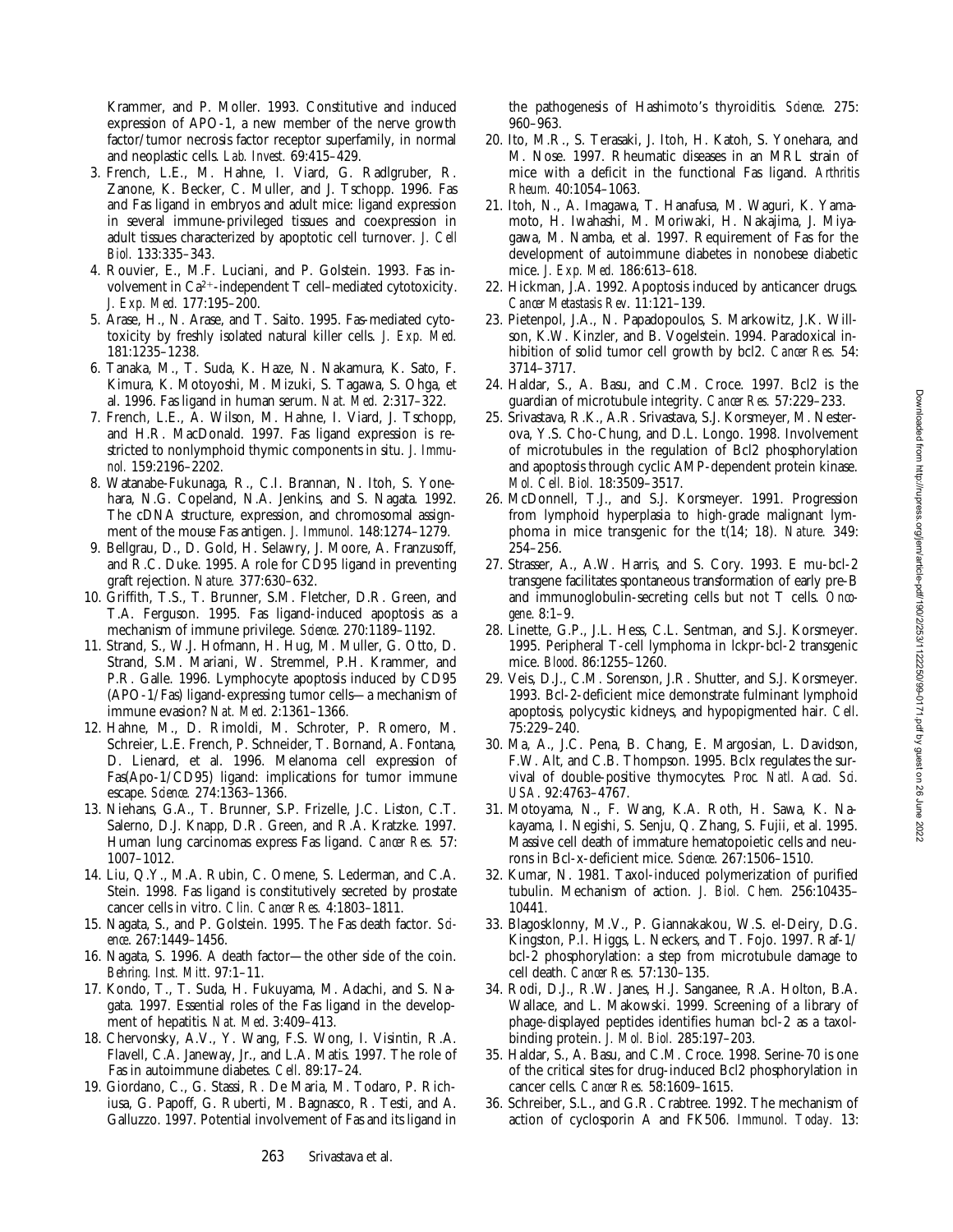136–142.

- 37. Weiss, D.L., J. Hural, D. Tara, L.A. Timmerman, G. Henkel, and M.A. Brown. 1996. Nuclear factor of activated T cells is associated with a mast cell interleukin 4 transcription complex. *Mol. Cell. Biol.* 16:228–235.
- 38. Cockerill, G.W., A.G. Bert, G.R. Ryan, J.R. Gamble, M.A. Vadas, and P.N. Cockerill. 1995. Regulation of granulocytemacrophage colony-stimulating factor and E-selectin expression in endothelial cells by cyclosporin A and the T-cell transcription factor NFAT. *Blood*. 86:2689–2698.
- 39. Boss, V., K.L. Abbott, X.F. Wang, G.K. Pavlath, and T.J. Murphy. 1998. The cyclosporin A-sensitive nuclear factor of activated T cells (NFAT) proteins are expressed in vascular smooth muscle cells. Differential localization of NFAT isoforms and induction of NFAT-mediated transcription by phospholipase C-coupled cell surface receptors. *J. Biol. Chem.* 273:19664–19671.
- 40. Ho, A.M., J. Jain, A. Rao, and P.G. Hogan. 1994. Expression of the transcription factor NFATp in a neuronal cell line and in the murine nervous system. *J. Biol. Chem.* 269:28181– 28186.
- 41. Hoey, T., Y.L. Sun, K. Williamson, and X. Xu. 1995. Isolation of two new members of the NF-AT gene family and functional characterization of the NF-AT proteins. *Immunity*. 2:461–472.
- 41a.Linette, G.P., Y. Li, R.K. Roth, and S.J. Korsmeyer. 1996. Cross talk between cell death and cell cycle progression: Bcl-2 regulates NFAT-mediated activation. *Proc. Natl. Acad. Sci. USA*. 93:9545–9552.
- 42. Latinis, K.M., L.A. Norian, S.L. Eliason, and G.A. Koretzky. 1997. Two NFAT transcription factor binding sites participate in the regulation of CD95 (Fas) ligand expression in activated human T cells. *J. Biol. Chem.* 272:31427–31434.
- 43. Latinis, K.M., L.L. Carr, E.J. Peterson, L.A. Norian, S.L. Eliason, and G.A. Koretzky. 1997. Regulation of CD95 (Fas) ligand expression by TCR-mediated signaling events. *J. Immunol.* 158:4602–4611.
- 44. Holtz-Heppelmann, C.J., A. Algeciras, A.D. Badley, and C.V. Paya. 1998. Transcriptional regulation of the human FasL promoter-enhancer region. *J. Biol. Chem.* 273:4416– 4423.
- 45. Clipstone, N.A., and G.R. Crabtree. 1992. Identification of calcineurin as a key signalling enzyme in T-lymphocyte activation. *Nature*. 357:695–697.
- 46. Peterson, E.J., K.M. Latinis, and G.A. Koretzky. 1998. Molecular characterization of a CD95 signaling mutant. *Arthritis Rheum*. 41:1047–1053.
- 47. Anel, A., M. Buferne, C. Boyer, A.M. Schmitt-Verhulst, and P. Golstein. 1994. T cell receptor-induced Fas ligand expression in cytotoxic T lymphocyte clones is blocked by protein tyrosine kinase inhibitors and cyclosporin A. *Eur. J. Immunol.* 24:2469–2476.
- 48. Alderson, M.R., T.W. Tough, T. Davis-Smith, S. Braddy, B. Falk, K.A. Schooley, R.G. Goodwin, C.A. Smith, F. Ramsdell, and D.H. Lynch. 1995. Fas ligand mediates activation-induced cell death in human T lymphocytes. *J. Exp. Med.* 181:71–77.
- 49. Brunner, T., R.J. Mogil, D. LaFace, N.J. Yoo, A. Mahboubi, F. Echeverri, S.J. Martin, W.R. Force, D.H. Lynch, C.F. Ware, et al. 1995. Cell-autonomous Fas (CD95)/Fas-ligand interaction mediates activation-induced apoptosis in T-cell hybridomas. *Nature*. 373:441–444.
- 50. Dhein, J., H. Walczak, C. Baumler, K.M. Debatin, and P.H.

Krammer. 1995. Autocrine T-cell suicide mediated by APO-1/(Fas/CD95). *Nature*. 373:438–441.

- 51. Ju, S.T., D.J. Panka, H. Cui, R. Ettinger, M. el-Khatib, D.H. Sherr, B.Z. Stanger, and A. Marshak-Rothstein. 1995. Fas(CD95)/FasL interactions required for programmed cell death after T-cell activation. *Nature*. 373:444–448.
- 52. Fulda, S., H. Sieverts, C. Friesen, I. Herr, and K.M. Debatin. 1997. The CD95 (APO-1/Fas) system mediates druginduced apoptosis in neuroblastoma cells. *Cancer Res.* 57: 3823–3829.
- 53. Reap, E.A., K. Roof, K. Maynor, M. Borrero, J. Booker, and P.L. Cohen. 1997. Radiation and stress-induced apoptosis: a role for Fas/Fas ligand interactions. *Proc. Natl. Acad. Sci. USA.* 94:5750–5755.
- 54. Rehemtulla, A., C.A. Hamilton, A.M. Chinnaiyan, and V.M. Dixit. 1997. Ultraviolet radiation-induced apoptosis is mediated by activation of CD-95 (Fas/APO-1). *J. Biol. Chem.* 272:25783–25786.
- 55. Rothenberg, E.V., and S.B. Ward. 1996. A dynamic assembly of diverse transcription factors integrates activation and cell-type information for interleukin 2 gene regulation. *Proc. Natl. Acad. Sci. USA*. 93:9358–9365.
- 56. Rao, A., C. Luo, and P.G. Hogan. 1997. Transcription factors of the NFAT family: regulation and function. *Annu. Rev. Immunol.* 15:707–747.
- 57. Shibasaki, F., E. Kondo, T. Akagi, and F. McKeon. 1997. Suppression of signalling through transcription factor NF-AT by interactions between calcineurin and Bcl-2. *Nature.* 386: 728–731.
- 58. Thuret-Carnahan, J., J.L. Bossu, A. Feltz, K. Langley, and D. Aunis. 1985. Effect of taxol on secretory cells: functional, morphological, and electrophysiological correlates. *J. Cell Biol.* 100:1863–1874.
- 59. Srivastava, R.K., Q.S. Mi, J.M. Hardwick, and D.L. Longo. 1999. Deletion of the loop region of Bcl-2 completely blocks paclitaxel-induced apoptosis. *Proc. Natl. Acad. Sci. USA.* 96: 3775–3780.
- 60. Chang, B.S., A.J. Minn, S.W. Muchmore, S.W. Fesik, and C.B. Thompson. 1997. Identification of a novel regulatory domain in Bcl-XL and Bcl-2. *EMBO (Eur. Mol. Biol. Organ.) J*. 16:968–977.
- 61. O'Connell, J., G.C. O'Sullivan, J.K. Collins, and F. Shanahan. 1996. The Fas counterattack: Fas-mediated T cell killing by colon cancer cells expressing Fas ligand. *J. Exp. Med.* 184: 1075–1082.
- 62. Strand, S., and P.R. Galle. 1998. Immune evasion by tumours: involvement of the CD95 (APO-1/Fas) system and its clinical implications. *Mol. Med. Today*. 4:63–68.
- 63. Strand, S., W.J. Hofmann, A. Grambihler, H. Hug, M. Volkmann, G. Otto, H. Wesch, S.M. Mariani, V. Hack, W. Stremmel, et al. 1998. Hepatic failure and liver cell damage in acute Wilson's disease involve CD95 (APO-1/Fas) mediated apoptosis. *Nat. Med.* 4:588–593.
- 64. Wallach, D., M. Boldin, E. Varfolomeev, R. Beyaert, P. Vandenabeele, and W. Fiers. 1997. Cell death induction by receptors of the TNF family: towards a molecular understanding. *FEBS Lett.* 410:96–106.
- 65. Los, M., I. Herr, C. Friesen, S. Fulda, K. Schulze-Osthoff, and K.M. Debatin. 1997. Cross-resistance of CD95- and druginduced apoptosis as a consequence of deficient activation of caspases (ICE/Ced-3 proteases). *Blood.* 90:3118–3129.
- 66. Brunner, T., N.J. Yoo, T.S. Griffith, T.A. Ferguson, and D.R. Green. 1996. Regulation of CD95 ligand expression: a